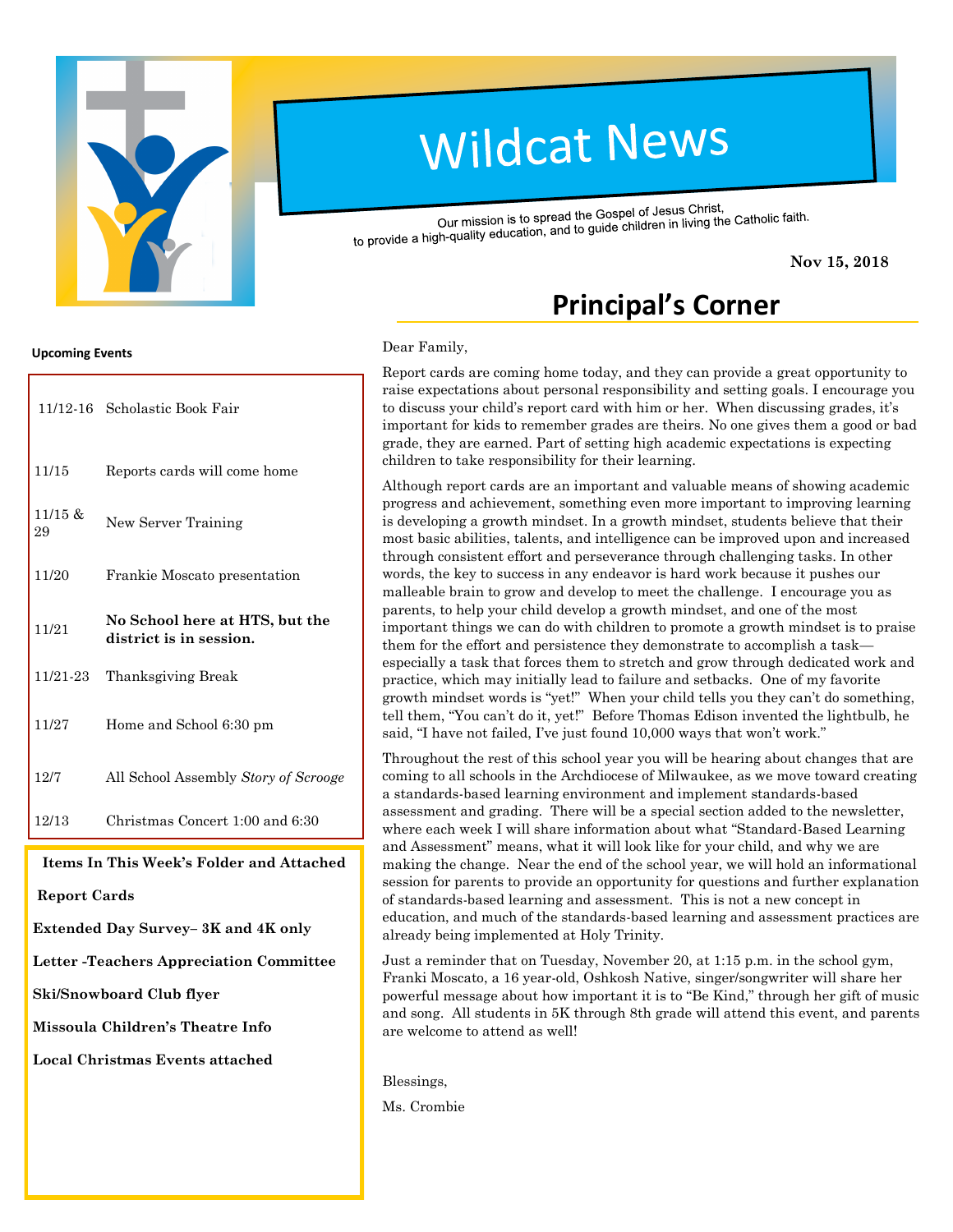**Calendar Of Cash Winners**

| 11/5 | Amanda Blank    |  | $3K-2nd$ | John Anderson 3K & Kai Schellinger 3K   |
|------|-----------------|--|----------|-----------------------------------------|
| 11/6 | Isabelle Straub |  |          |                                         |
| 11/7 | Andrea Harmon   |  | 3rd-5th  | Alivia Coleman 5th & Brooke Muckerheide |
| 11/8 | Joseph Hoell    |  |          |                                         |
| 11/9 | Jessica Lenius  |  | 6th-8th  |                                         |

### **Extra, Extra**

# **Journalism Club is Back!**

Attention students 4th through 8th grades: Would you like to be part of Journalism Club? Sign- up by Friday, November 16th. **We only have five people signed up at this time, and it would be nice to have a few more. Please get your sign-up form to the office ASAP if you want to be part of this creative club!** 



# **Prayer Service**

Just a reminder that we will have a prayer service on Tuesday, November 20th, the last day before our Thanksgiving break. This prayer service will take the place of our regular Friday Mass day. **Students should dress in Mass attire just as if it was a full Mass.** We will also be taking an all school picture right after the service.

#### **Dates to Remember and Change!**

Just a reminder that our **Thanksgiving break starts on Wednesday, November 21st.** The district is in session that day, as their break does not start until Thursday, November 22nd. Just a heads up for families who have children in more than one school in the district.

Please make sure that you have marked your calendar for the **Christmas concert on Thursday, December 13th and not the 20th** as it was stated on the school calendar at the beginning of the year. This date was changed in early September due to unforeseen circumstances. We sent out a date change note at that time, but thought a reminder would be a good idea so everyone is on the same page.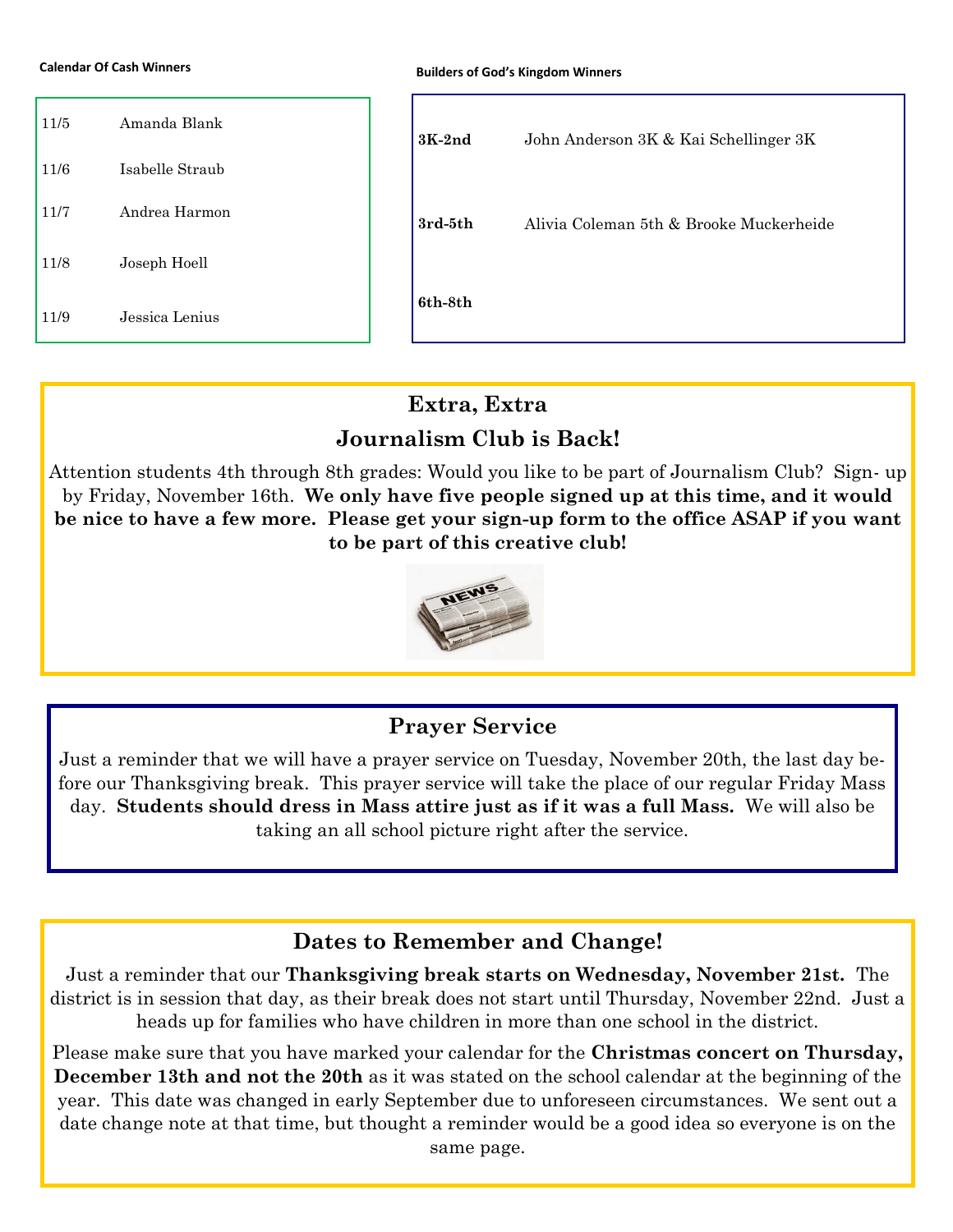# **Redesigned School Website**

Be sure to check out the newly redesigned school website at www.htschool.net. The home page features recent pictures of the best part of Holy Trinity, your children, the current newsletter, and Quicklinks will take you directly to the most frequently needed information, such as Option C, the lunch menu, and the latest news from our Home & School Association! There is also a link to FORMED.org and a link to our school Facebook Page as well! Be sure to go to the Staff Page to meet the heart and soul of our school, the faculty and staff. We will continue adding to and updating our website to better serve our current families, and to share who we are to all interested newcomers!





# **2018-2019 Ski & Snowboard Club**

Does your child enjoy skiing or snowboarding or would like to learn how to do either? Here is their chance! Please see the flyer in this weeks folder about this really cool club.

# **A Cookie Hunt**

The Kewaskum Area Chamber of Commerce will be hosting a Cookie Hunt on December, 2nd from 12:00 p.m.-4:00 p.m. before the annual Christmas parade. Please see the attached flyer with more information.





# **Craft & Vendor Expo**

Get some Christmas shopping done early and help support local business by attending the Kewaskum Area Chamber of Commerce expo this Sunday, November 18th, from 9:00 a.m.-3:00 p.m. Please see the attached flyer. Have fun shopping!

# **Winter Weather**

Please remember to send your child with warm hats, mittens, coats, snow pants and boots! We do go outside everyday as long as it above 0 degrees. If your child does not have snow pants or boots, recess will not be very fun as they will have to stand on the sidewalk and not be able to play in the snow. If you have an extra set you would like to have your child keep at school, please do so, and let their teacher know.